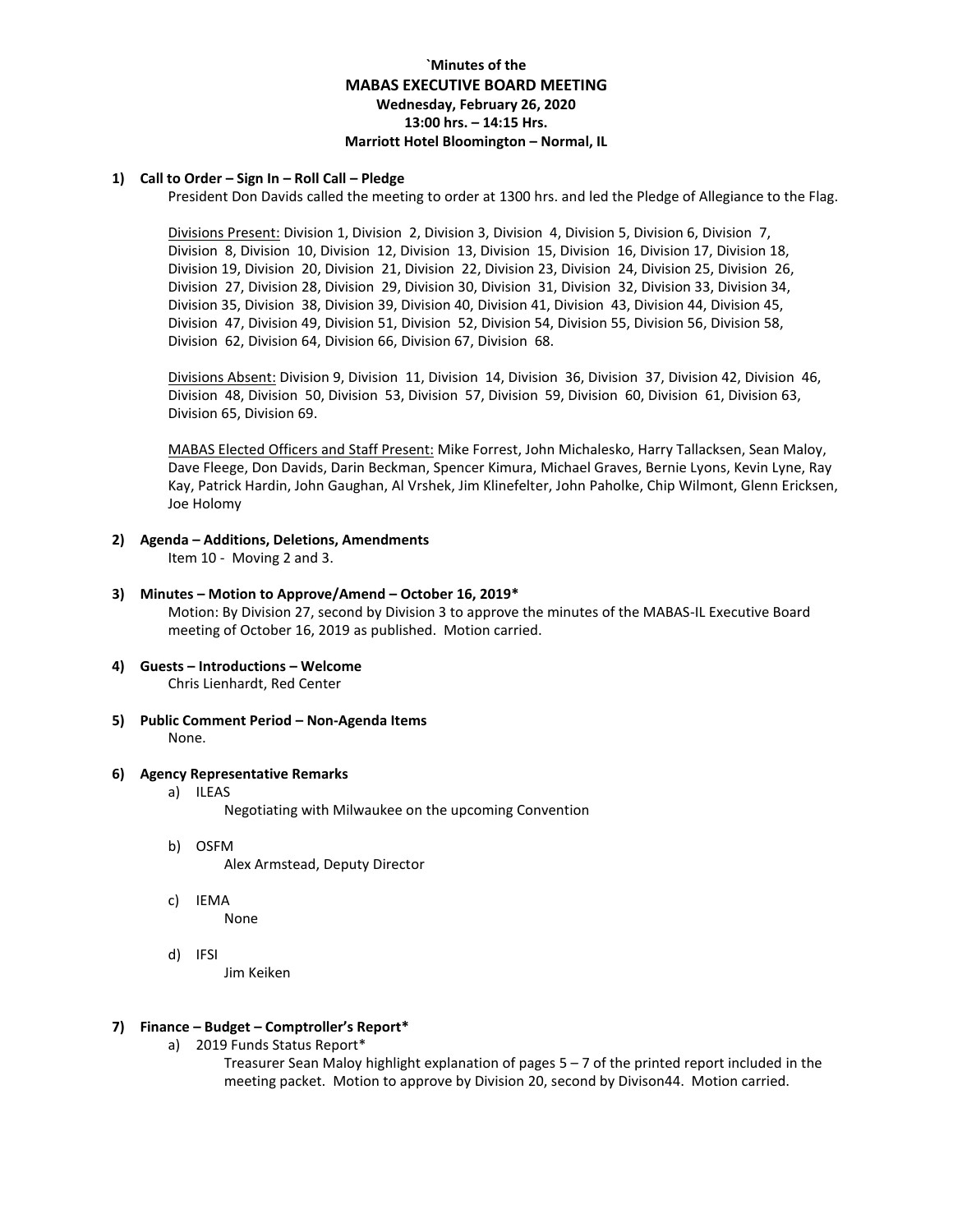- b) Dues Report 2019\* All Divisions are Paid Up page 8 in the packet
- c) 2020 Dues (2.3% increase)\* Page 9 in the packet.
- d) Grant Matrix– Status\*
	- 1) 2017 SHGP/UASI Status CEO Erickson reported we are currently finishing up in the UASI FY2017 cycle which runs through the end of this year.
- e) Grant Submittal SHGP/UASI Status\*
	- 1)2018/2019 SHPG Status CEO Erickson reported we are currently working in the 2018 grant.

2)2018/2019 UASI Status – CEO Erickson reported we have received the documents for the grant and are in the process of acquiring signatures.

- f) MABAS 2020 Proposed Operating Budget\*
	- 1)Non-Grant Funds
	- 2)Grant Funds
	- 3)Request to Adopt Motion by Division 32, second by Division 5 Motion Carried

 $*$  Details of the grant status are in the meeting packet on pages  $10 - 23$ .

### **8) Attorney, Legal Counsel, Legislative Matters**

- a) MABAS-IL and MABAS-WI Interstate EMS MOA –
- b) MABAS-IL and MABAS-IN Interstate No report
- c) Other Legal Issues None

### **9) Policy Considerations**

a) None

### **10) Committee Matters and Reports**

- a) Bylaws and Elections Committee
	- 1) Nomination Packet for 2<sup>nd</sup> Vice President\*
		- Dave Haywood
	- 2) Nomination Packet for Treasurer\*
		- Sean Maloy
	- 3) Nomination Packet for 1<sup>st</sup> Vice President\*
		- Kevin Welsh
		- Robert Martin
	- 4) Call for Election Roll Call Vote
		- For 2<sup>nd</sup> Vice President, Motion to accept Division39, second by Division 10 to accept Dave Haywood as 2<sup>nd</sup> Vice President. Motion carried.
		- For Treasurer, Motion to accept by Division 16, second by Division 7 to accept Sean Maloy as Treasurer. Motion carried.
		- For 1<sup>st</sup> Vice President, Kevin Welsh and Robert Martin on a roll call vote

Division 1 Martin, Division 2 Welsh, Division 3 Welsh, Division 4 Welsh, Division 5 Martin, Division 6 Martin, Division 7 Welsh, Division 8 Martin, Division 10 Martin, Division 12 Welsh,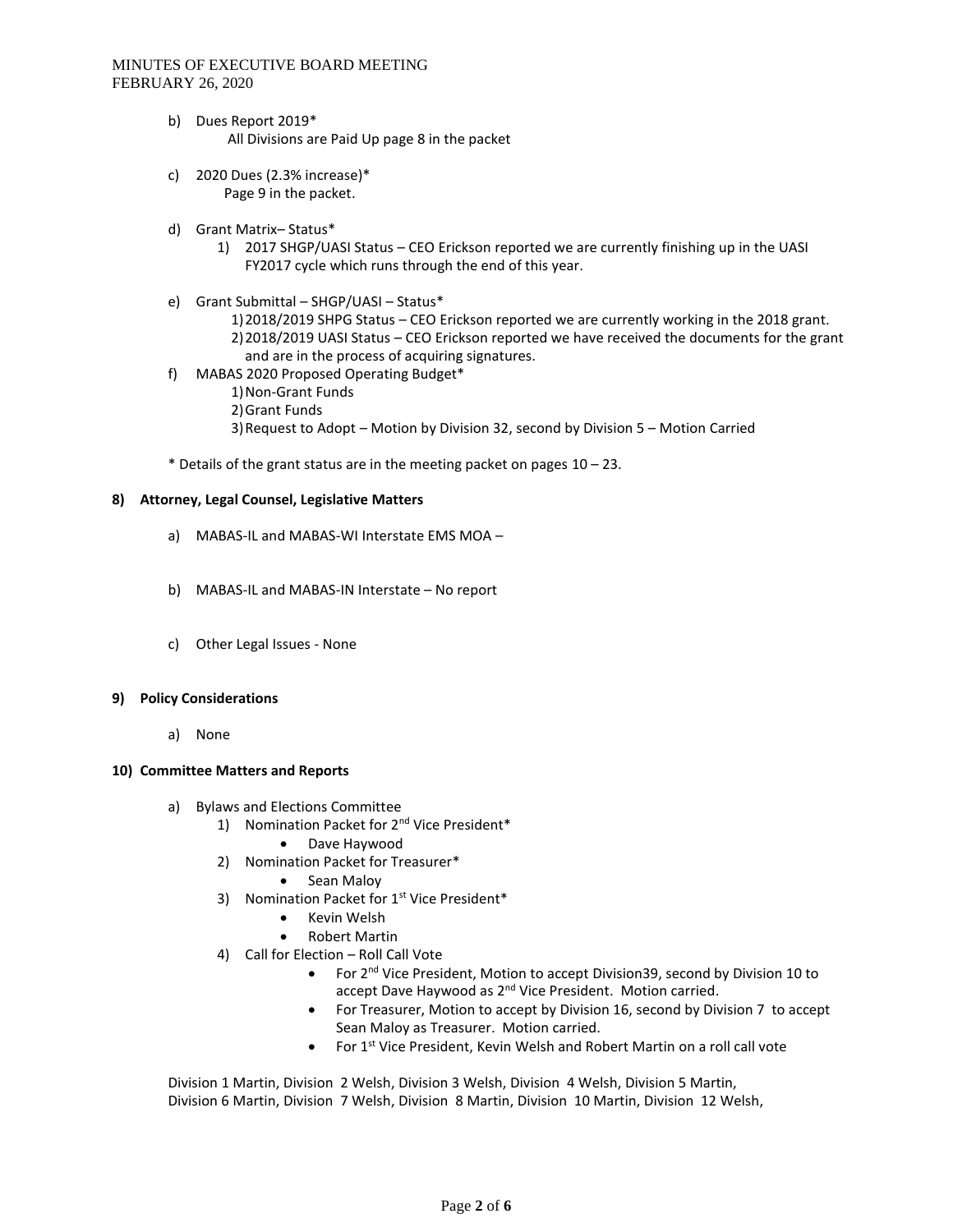Division 13 Welsh, Division 15 Welsh, Division 16 Martin, Division 17 Martin, Division 18 Martin, Division 19 Welsh, Division 20 Martin, Division 21 Welsh, Division 22 Welsh, Division 23 Welsh, Division 24 Welsh, Division 25 Martin , Division 26 Martin, Division 27 Welsh, Division 28 Martin, Division 29 Martin, Division 30 Martin, Division 31 Welsh, Division 32 Martin, Division 33 Martin, Division 34 Martin, Division 35 No Vote, Division 38 Martin, Division 39 Martin, Division 40 Martin, Division 41 Martin, Division 43 Martin, Division 44 Welsh, Division 45 Martin, Division 47 Welsh, Division 49 Martin, Division 51 Martin, Division 52 Martin, Division 54 Welsh, Division 55 Welsh, Division 56 No Vote, Division 58 No Vote, Division 62 Welsh, Division 64 No Vote, Division 66 Martin, Division 67 No Vote, Division 68 Welsh.

Kevin Welsh 20 votes, Robert Martin 27 votes, Divisions Not Voting 5

Robert Martin elected as 1<sup>st</sup> Vice President.

- b) Individual Committee Reports
	- **Fleet Mechanics**
		- o The committee will be working on identifying and potentially credentialing mechanics across the state who would be able to support a deployment in the event of a disaster. They will also be working on periodic articles for the MABAS newsletter on safety and maintenance issues of MABAS assets in the field.
	- **OPERATIONS / MIST**
		- o The recommendation is to Combine both committees to create an "All Hazards Operational Support Committee". Merging members from both committees into one "Super Committee" to help share the large workload and compressed timelines for task completions.
		- 1) Adopt FEMA "One Responder" program to be the clearinghouse for training/certifications/qualifications. Invite candidates interested in serving in our Operations Support Cadre Pool.
		- 2) Conduct a census of current Cadre Pool members (including their qualifications) and potential pool members (including their qualifications +/or areas of interest).
		- 3) Meet with appropriate MABAS and IEMA representatives to discuss their needs and expectations and to share concept of operations based upon the Summit meeting.
		- 4) Develop a qualification (task book) process and system to outline what members will need to complete to be deemed "credentialed".
		- 5) Be integrated into large-scale exercises, events, and incidents to assist in qualification of pool members and to allow our committee to evaluate the current capabilities and identify future needs / corrections.
	- **TRT**
- o Goals of the TRT Committee are to continue to provide equipment and training to support to divisional teams, evaluate current TRT health, structure, deployment typing, and to evaluate merger opportunities for teams with membership.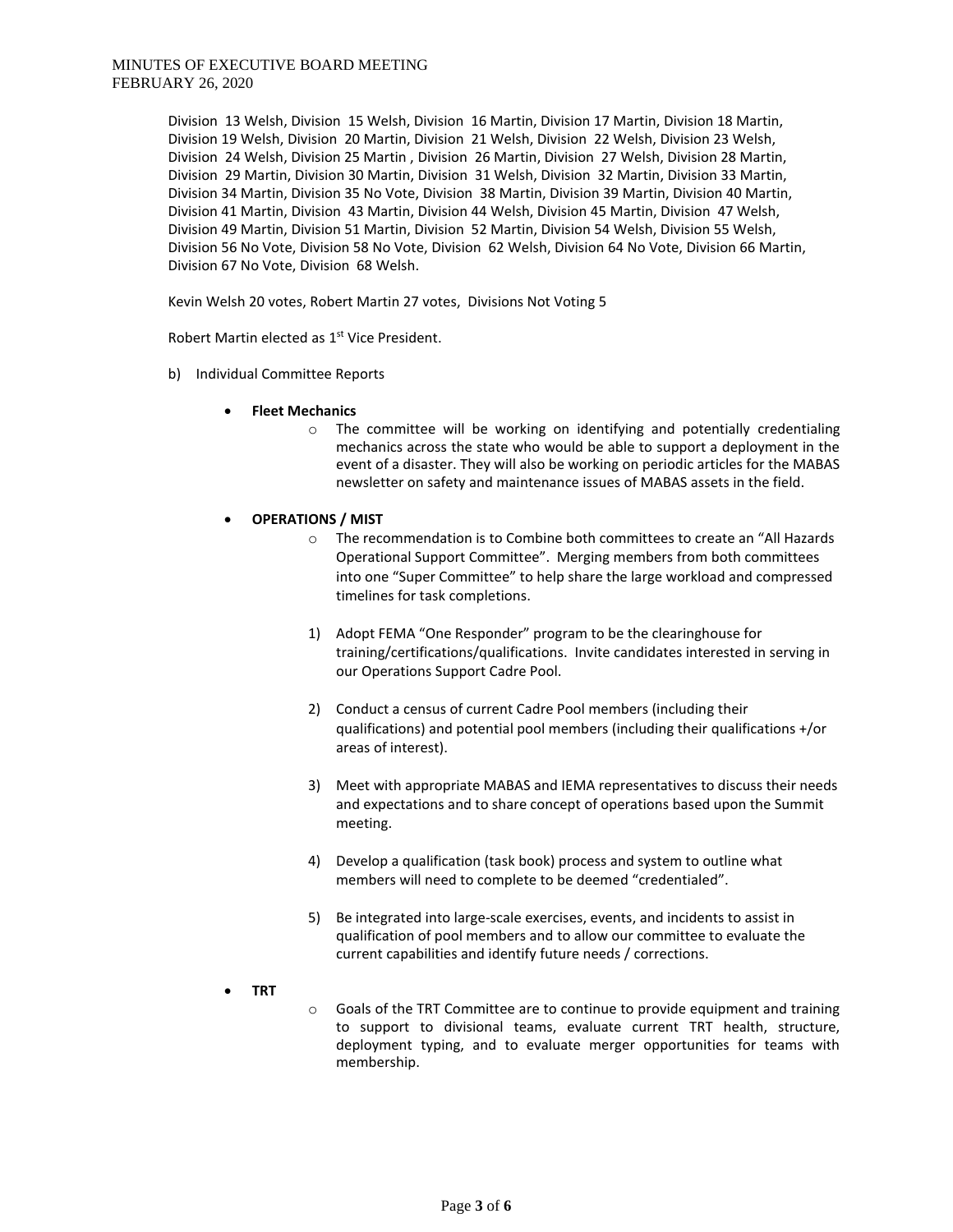- **Water Rescue**
	- a. Train MABAS/UASI -IL Statewide Flood/Swiftwater teams to achieve NIMS Type I status (ongoing).
	- b. Validate deployable sub-surface teams to ensure proper certification & deployment status levels.
	- c. Develop MABAS in-state Flood/Swiftwater response team typing policy.
	- d. Develop Swiftwater survey for divisions to evaluate current Swiftwater resources.
	- e. Evaluate new ROV units to replace current unit that is currently out of service.
	- f. Provide funding for training our Swiftwater teams in support of FEMA boat operator technician certification.
	- g. Replace (2) Inflatable boats that have reached their serviceable life with double deck trailers.
- **TCD**
- o Goals of the TCD Committee are to support Orland Central with APEX consolettes, provide additional StarCom radios to RED Center, support regional dispatcher training seminars including another fire service MABAS/IFSI exercise and to evaluate accountability software program to track resources and responders.
- **USAR**
- o The US&R Committee recommends, to the MABAS Board, to disband and reallocate the committee members to any other committee positions needed.
- **Haz Mat**

o Committee applied for a grant to continue the replacement of the Smith Hazmat ID with 17 more Smith Hazmat Elite's. The committee also applied for a three year IEMA grant to cover attendance for Hazmat team members to the Midwest Hazmat Conference. We are pleased to announce we received the grant request. The grant will cover 28 team members each year for three years. The conference is May 1st and 2nd with a March 15th deadline to register please talk to your division hazmat team and register.

- **FILO**
- $\circ$  The FILO committee met on Monday at the summit. Two big items for the year. One will be to start and open source list to be able to distribute information to those members who do not have a secure email address. The second is to recruit more committee members.
- **UAS**
- o The US&R Committee recommends, to the MABAS Board, to disband and reallocate the committee members to any other committee positions needed.
- **By Laws**
	- o No report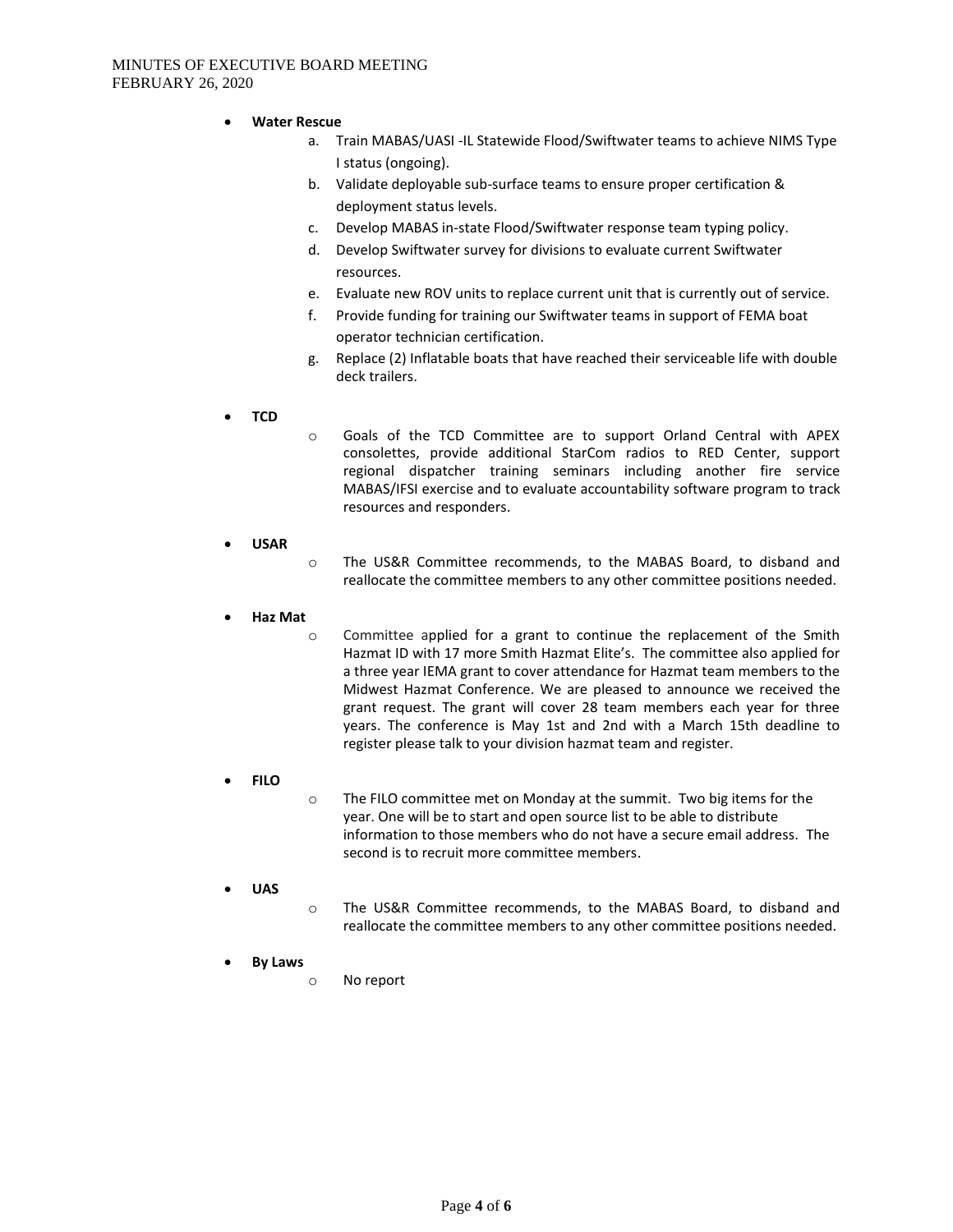### **11) CEO Report**

- a) 2020 MABAS Summit Update Attendance is slightly up over last year. Staff has been working since last August putting programs together for this Summit. Vendors have been very active in supporting MABAS by different types of sponsorships to include table (advertisement), speaker sponsorship, and tired travelers. Survey will be out – please take the time to submit
- b) Dates for 2021 Summit, February 21 thru 26, 2021 –.
- c) MABAS Non-Profit Foundation Status Report nearing completion of the flyers to the general public and vendors. Chief Reardon is working with the Foundation Board to create financial support.
- d) Special Teams Status Report In the packet is a list of the Deployable Teams state wide and their individual staffing levels. We will be looking at the number of teams that currently exist and the readiness status.
- e) Exercise Initiative (in packet) The Operations Section has planned out the exercises for this coming year. These drills are grant funded.
- f) EMAC Report Been working on the EMAC process and the number of requests that have been turned down. Been examining the process and related costs. A point paper with recommendations will be coming out – we have already made some changes.
- g) 2019 MABAS/ITTF Annual Report (in packet) Highlighted the amount of equipment and training that has occurred and the benefit to communities across the state. It is very important that each Division submit activities on incidents where MABAS assets are utilized.
- h) 2020 ITTF Unmet Needs Document (in packet)
	- 1) Divisional Reporting Needs
	- 2) 46 Reporting Divisions Out of 69.
- i) Section Chief Operations/Don Mobley Retired. Kevin Lyne is currently the Interim Operations Section Chief.

## **12) Capital/Major Projects Review**

a) MRC Repair Issues – Working on roof and bathroom repairs/upgrades.

### **13) Old Business**

a) CIMS Registration Update – Plans Chief Tim Littlefield did a presentation during the summit and Ed Murphy has been available to register people. We currently have approximately 5,000 Firefighters in the system.

### **14) New Business**

- a) MABAS Illinois-Wisconsin-Michigan-Indiana Joint Meeting February 25, 2020 The Board met with counterparts from WI, MI, and IN. Working on some federal funding to include meeting with representatives from each of the states. More to follow in the near future.
- b) 2020 MABAS Dues Structure Working Group Looking for a group to meet and look to the future dues structure.